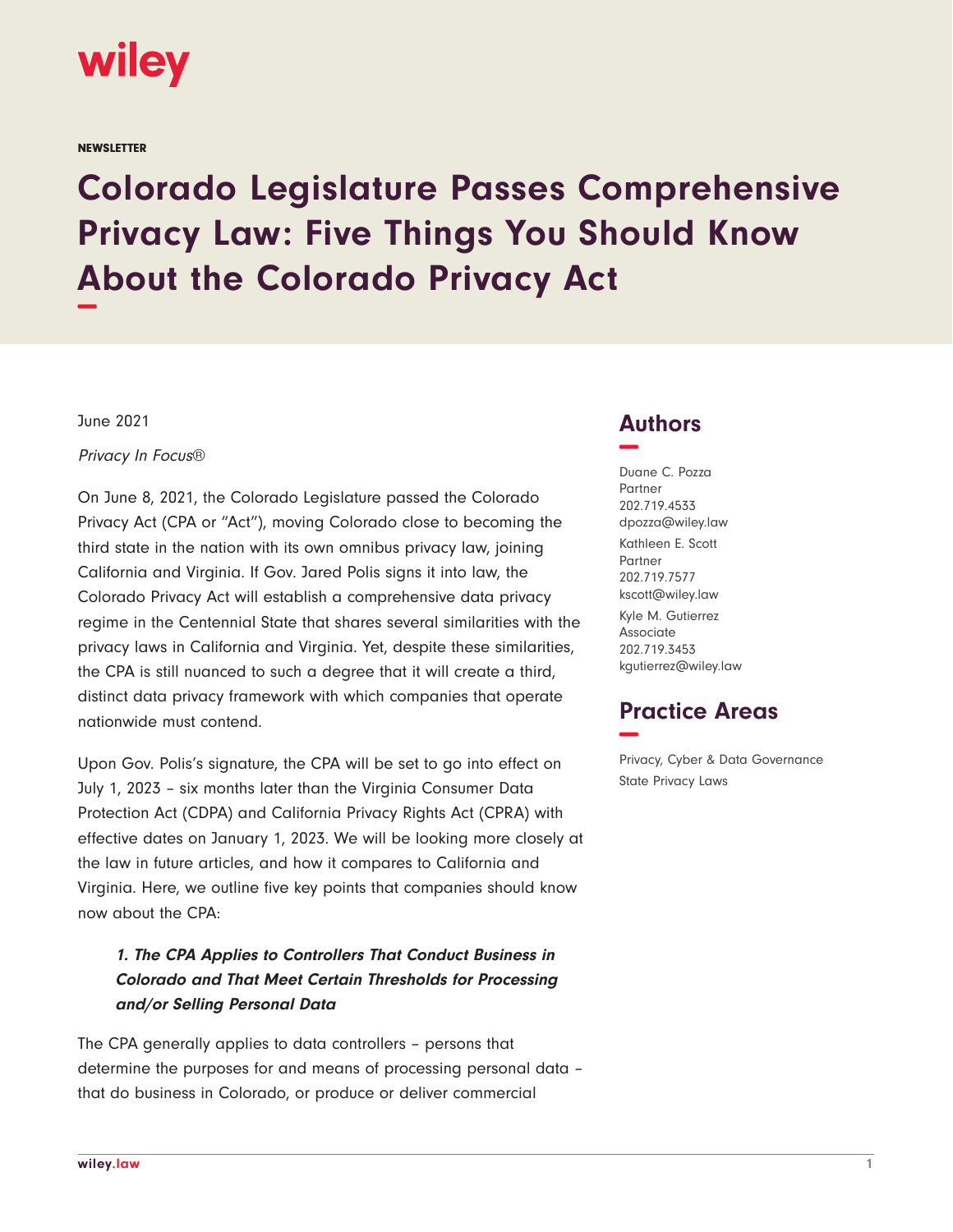products or services that are targeted to Colorado residents, and that either:

- 1. Control or process the personal data of 100,000 or more Colorado resident consumers over a calendar year; or
- 2. Derive revenue or receive a discount on the price of goods or services from the sale of personal data and process or control the personal data of 25,000 or more Colorado resident consumers.

However, the CPA's scope is subject to several exceptions. For instance, the CPA does not extend to protected health information that is collected, stored, and processed by a covered entity or its business associates under the Health Insurance Portability and Accountability Act's (HIPAA) implementing regulations. Similarly, the CPA does not cover personal data that has been collected, processed, sold, or disclosed pursuant to the Gramm-Leach-Bliley Act (GLBA), or that is regulated by the Children's Online Privacy Protection Act of 1998 (COPPA). Additionally, the CPA carves out of its scope "individual[s] acting in a commercial or employment context, as a job applicant, or as a beneficiary of someone acting in an employment context."

### **2. The CPA Establishes Consumer Rights Similar to Virginia's**

The CPA establishes five rights for Colorado consumers:

- 1. Right to opt out: Consumers have the right to opt out of the processing of their personal data for purposes of targeted advertising, the sale of personal data, or automated profiling in furtherance of decisions that produce legal or similarly significant effects.
- 2. Right of access: Consumers have the right to confirm whether a data controller is processing personal data concerning the consumer and to access that personal data.
- 3. Right to correction: Consumers have the right to correct inaccuracies in their personal data, taking into account the nature of the personal data and the purposes for which it is processed.
- 4. Right to deletion: Consumers have the right to delete personal data concerning the consumer.
- 5. Right to data portability: When exercising their right to access, consumers have the right to obtain their personal data in a portable and readily usable format that allows the consumer to easily transmit the data to another entity.

#### **3. The CPA Imposes Obligations on Data Controllers Similar to Virginia's**

Under the CPA, controllers of personal data are subject to the following duties:

1. Duty of transparency: The CPA's duty of transparency consists of three obligations. First, controllers must provide consumers with a privacy notice that contains certain elements. Second, if a controller sells personal data to third parties or processes personal data for targeted advertising, the controller must clearly and conspicuously disclose that it is doing so and how a consumer may opt out. Third, controllers may neither require a consumer to create a new account in order to exercise a right, nor increase the cost, or decrease the availability, of their product or service based on a consumer's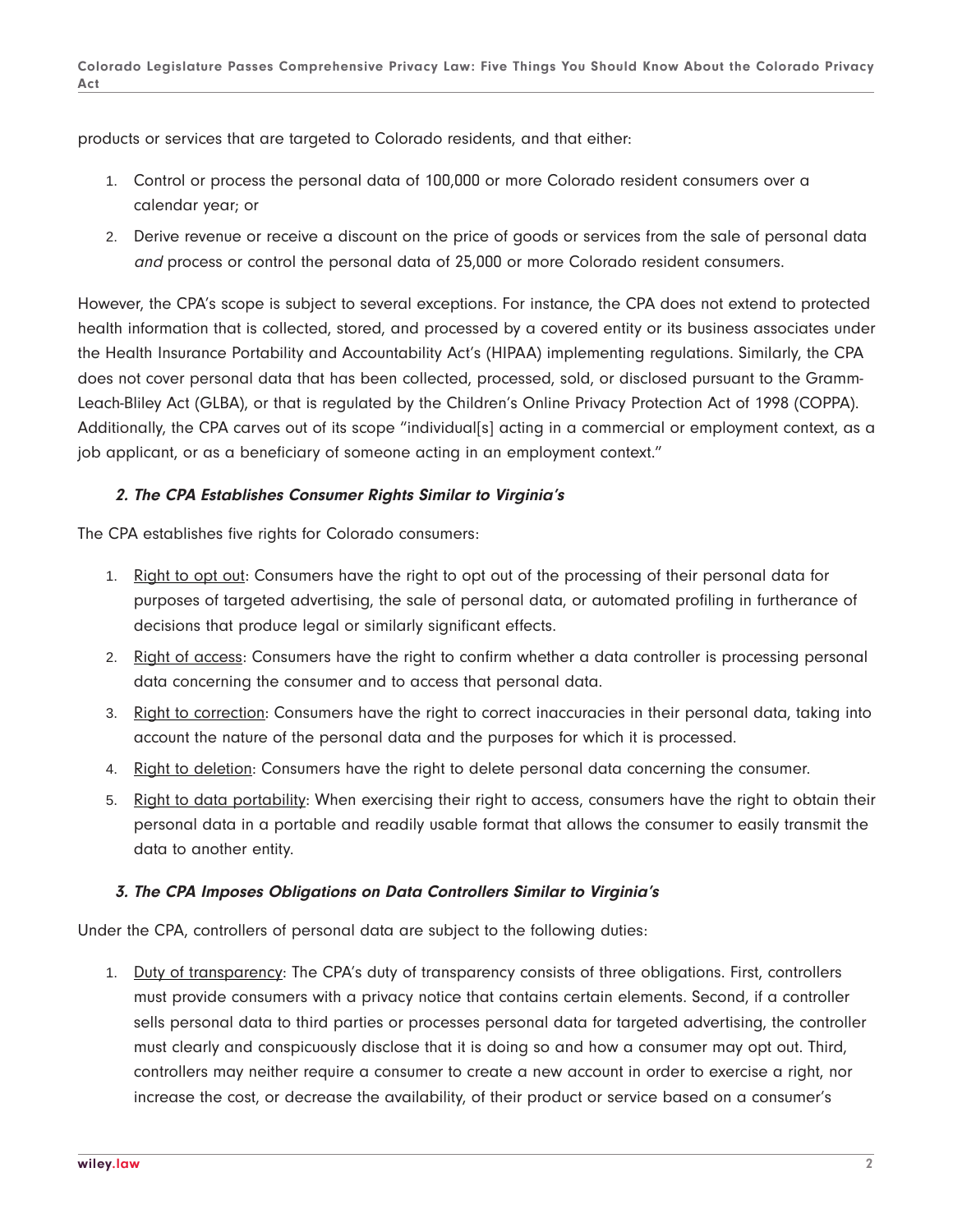exercise of one of their rights alone.

- 2. Duty of purpose specification: Controllers must specify the express purposes for which they are collecting and processing data.
- 3. Duty of data minimization: Controllers must limit their collection of personal data to what is reasonably necessary in relation to the specified purposes for processing that data.
- 4. Duty to avoid secondary use: Controllers may not process personal data for purposes that are not reasonably necessary to or compatible with their specified purposes without the consumer's prior consent.
- 5. Duty of care: Controllers must take reasonable measures to secure personal data.
- 6. Duty to avoid unlawful discrimination: Controllers may not commit any violations of state or federal anti-discrimination laws against consumers in processing their personal data.
- 7. Duty regarding sensitive data: Controllers must obtain a consumer's opt-in consent before processing that consumer's sensitive data. The CPA defines sensitive data to include personal data revealing information such as racial or ethnic origin, religious beliefs, mental or physical health condition, sex life or sexual orientation, or citizenship status; genetic or biometric data processed for identification purposes; or personal data from a child.

Additionally, a controller must also enter into a contract with a processor that sets out certain criteria for the personal data that will be processed, and how that data will be processed and retained, among other things.

Also similar to the Virginia framework, controllers under the CPA will need to conduct and document data protection assessments prior to engaging in processing activities that present a heightened risk of harm to a consumer. These activities include processing personal data for purposes of targeted advertising or for profiling that poses a reasonably foreseeable risk of harm to the consumer; selling personal data; and processing sensitive data, as defined above.

### **4. The CPA Imposes a Future Universal Opt-Out Requirement**

On July 1, 2024 – one year after the CPA goes into effect – controllers must allow consumers to opt out of the processing of their personal data for targeted advertising or sale through a user-selected, universal opt-out mechanism. This opt-out mechanism must meet technical specifications to be established by the Attorney General.

### **5. The CPA Directs the Attorney General to Conduct a Rulemaking**

Unlike the CDPA, the CPA grants the Attorney General the authority to promulgate rules for the purpose of carrying out the Act. As one component, the CPA directs the Attorney General to, by the CPA's effective date, adopt rules detailing the technical specifications for at least one universal opt-out mechanism, as explained above.